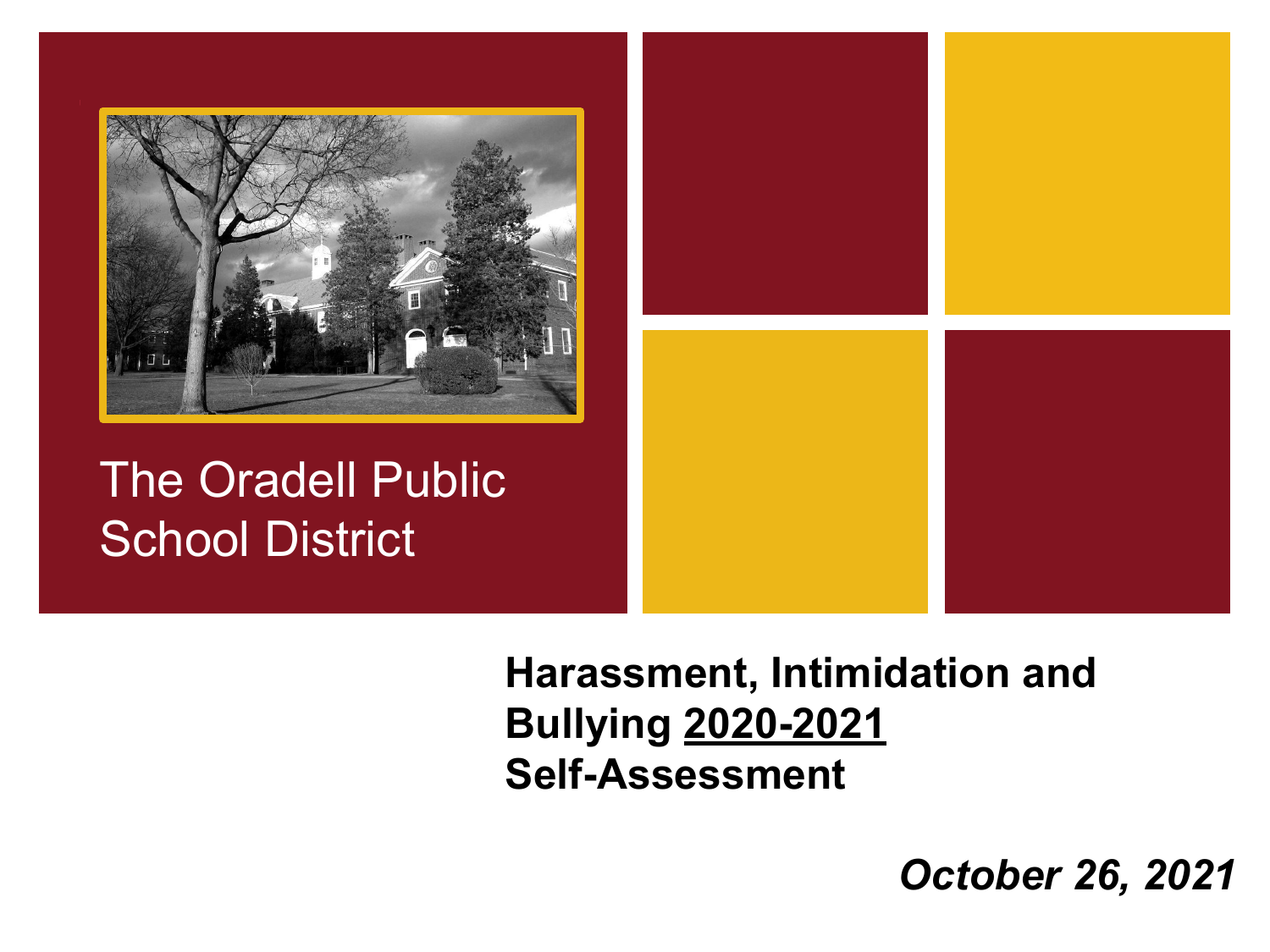# **Overview**

**+**



- NJDOE requires schools to self-assess every year as part of the Anti-Bullying Bill of Rights Act (ABR)
- Self-assessment based on 8 Core Elements and 26 indicators from **7/1/20 to 6/30/21**
- After tonight's presentation, the data will be submitted to the state
- No minimum score provided by NJDOE for passing or failing
- **Baseline score for meeting all** requirements is **52 points**
- Perfect score is **78 points**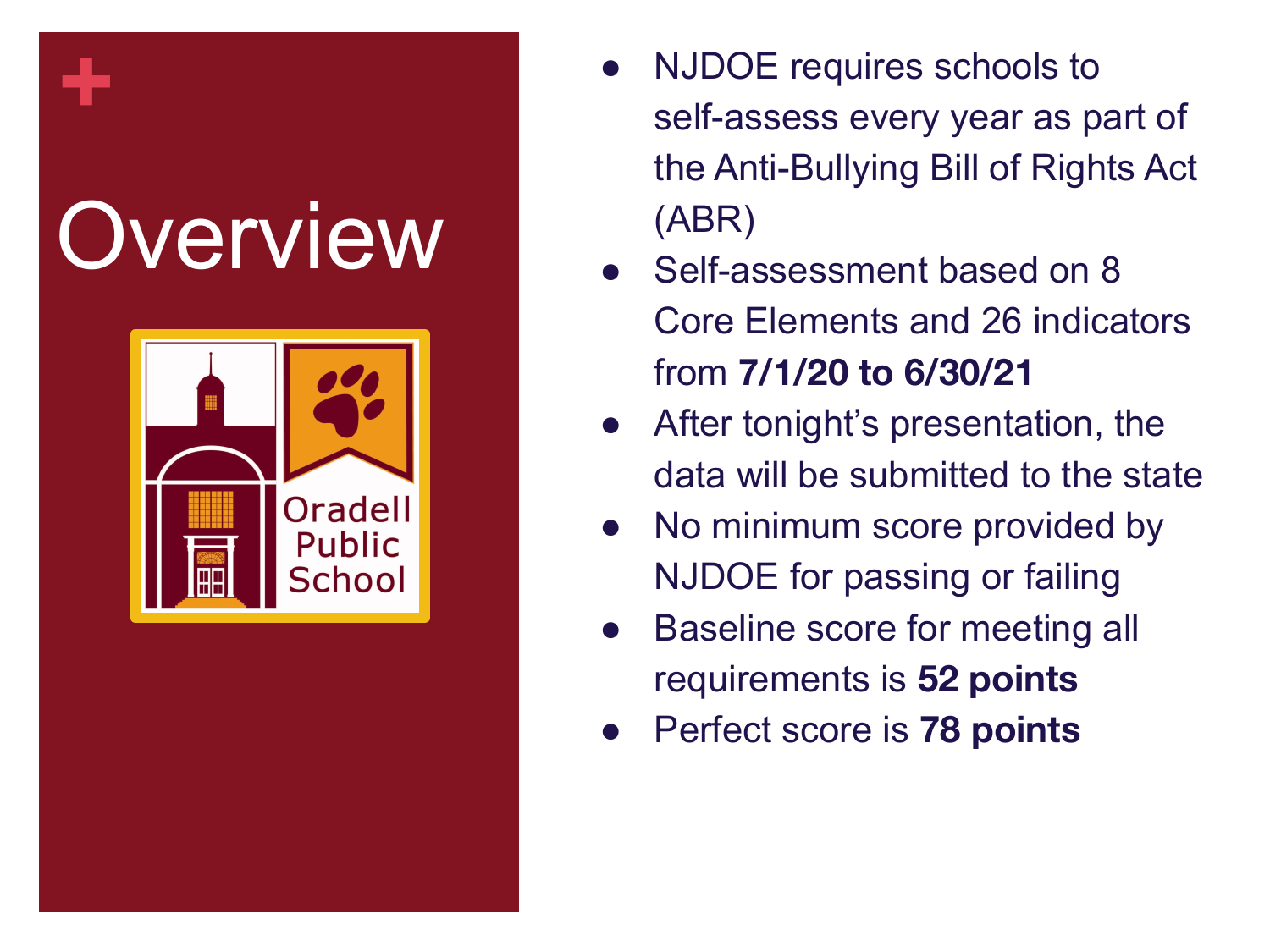# 8 Core Elements

- 1. HIB Programs and Initiatives
- 2. Training on the BOE Approved BOE Policy
- 3. Other Staff Instruction and Training Programs
- 4. Curriculum and Instruction on HIB
- 5. HIB Personnel

**+**

- 6. School Level HIB Incident Reporting Procedure
- 7. HIB Investigation Procedure
- 8. HIB Reporting

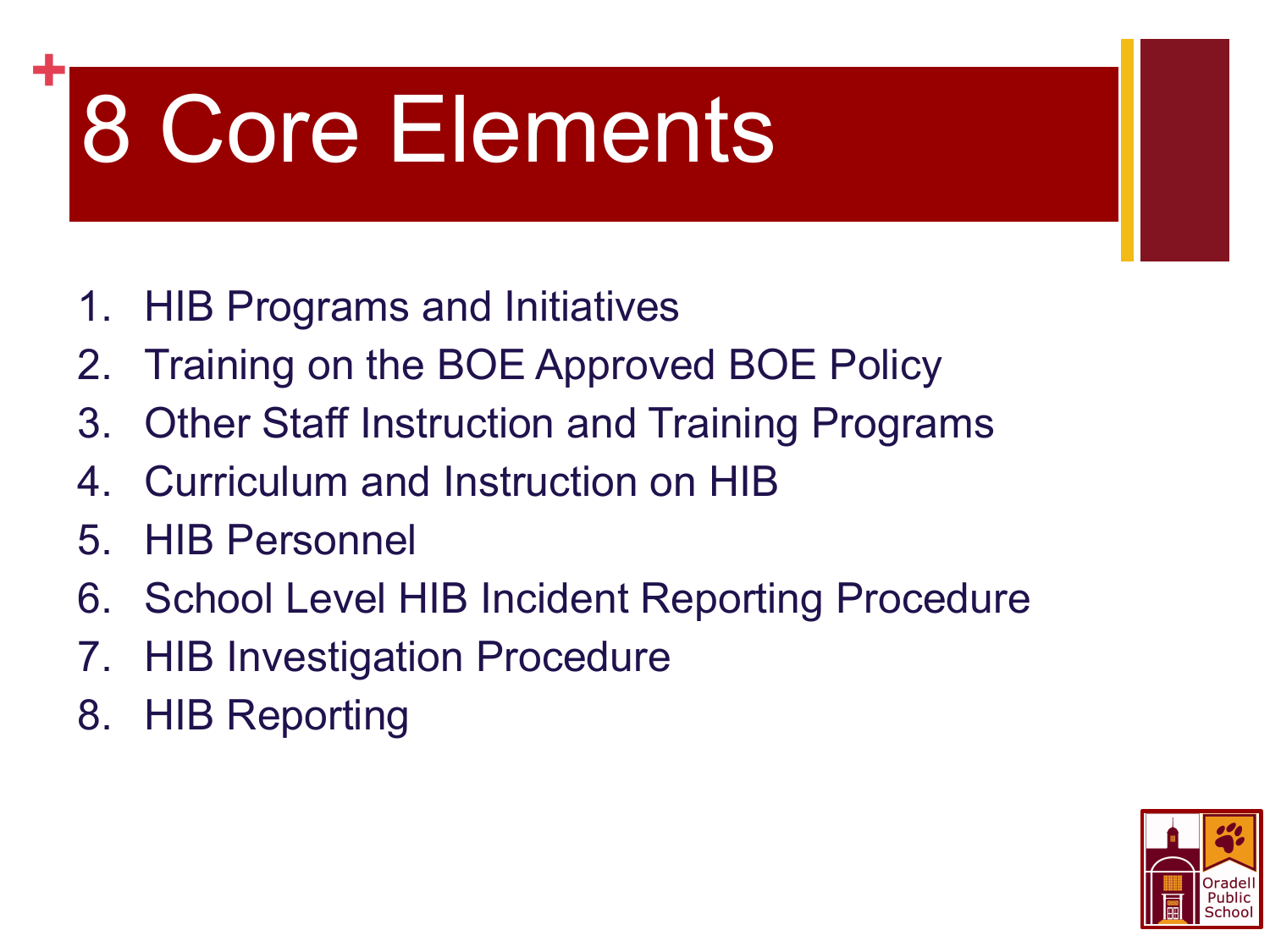#### HIB Self-Assessment Results

| <b>CORE ELEMENT</b>                                        | $17 - 18$ | 18-19 | 19-20 | $20 - 21$ |
|------------------------------------------------------------|-----------|-------|-------|-----------|
| 1. HIB Programs and Initiatives                            | 12/15     | 13/15 | 13/15 | 12/15     |
| 2. Training on the BOE Approved<br><b>BOE Policy</b>       | 7/9       | 7/9   | 7/9   | 7/9       |
| 3. Other Staff Instruction and<br><b>Training Programs</b> | 14/15     | 14/15 | 13/15 | 13/15     |
| 4. Curriculum and Instruction on<br><b>HIB</b>             | 5/6       | 5/6   | 6/6   | 6/6       |
| 5. HIB Personnel                                           | 8/9       | 8/9   | 8/9   | 8/9       |
| 6. School Level HIB Incident<br><b>Reporting Procedure</b> | 6/6       | 6/6   | 6/6   | 6/6       |
| 7. HIB Investigation Procedure                             | 12/12     | 12/12 | 12/12 | 12/12     |
| 8. HIB Reporting                                           | 6/6       | 6/6   | 6/6   | 6/6       |
| <b>TOTALS</b>                                              | 70/78     | 71/78 | 71/78 | 70/78     |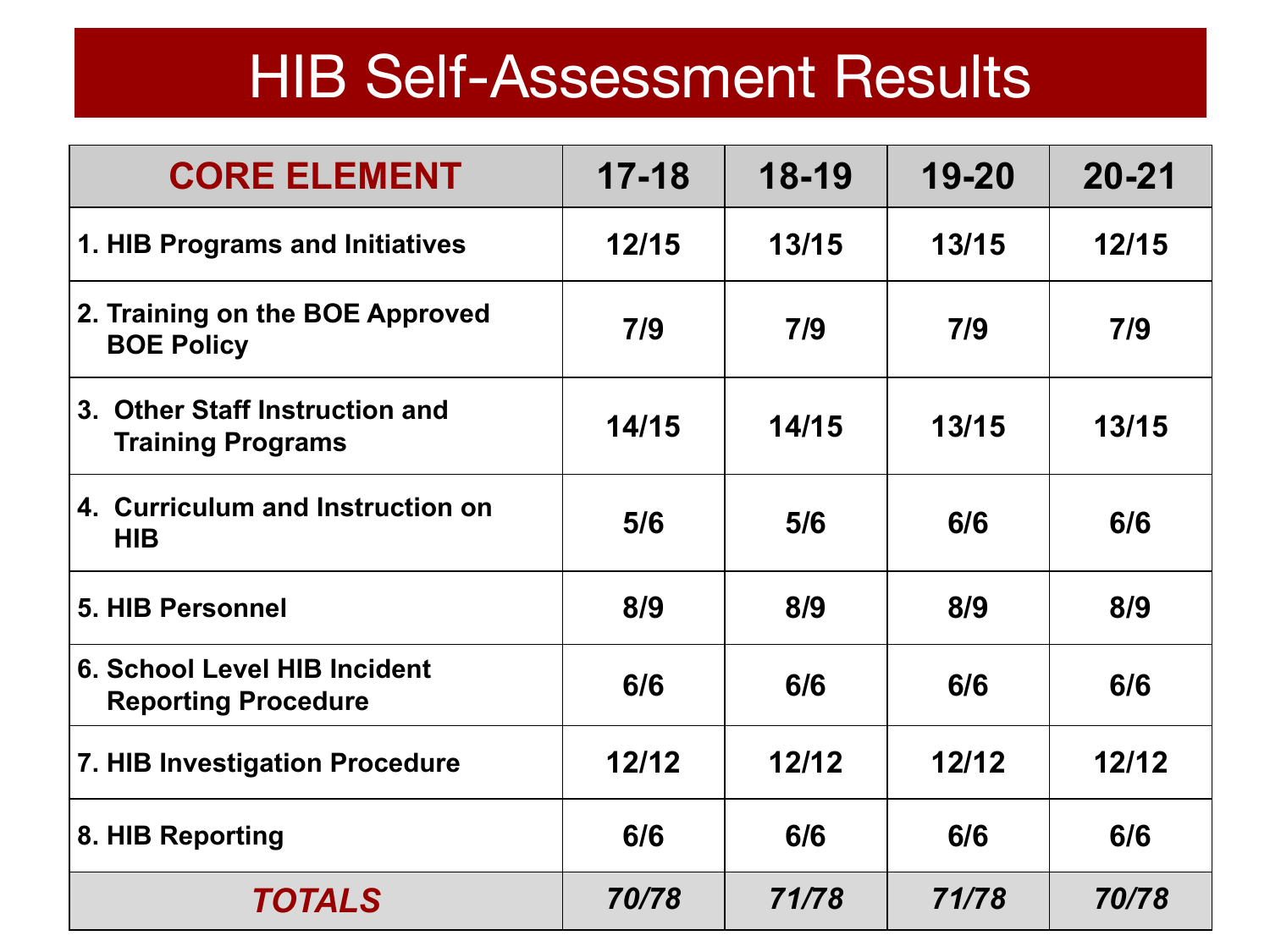# Comparing 20-21 to 19-20

- Decreased one point in Core Element 1.B as we were unable to bring in any outside HIB/Anti-Bullying Programs due to social distancing restrictions.
- Remained the same in all other areas.

**+**

- The school continues to show strong scores in the area of incident reporting and investigation.
- We are very proud that we were able to successfully implement a NJ Week of Respect that included both virtual and hybrid students. The theme, *The Wisdom of the Geese*, allowed staff and students to come together and discuss the power of Teamwork, Community, Kindness, Encouragement, and Being an Upstander.